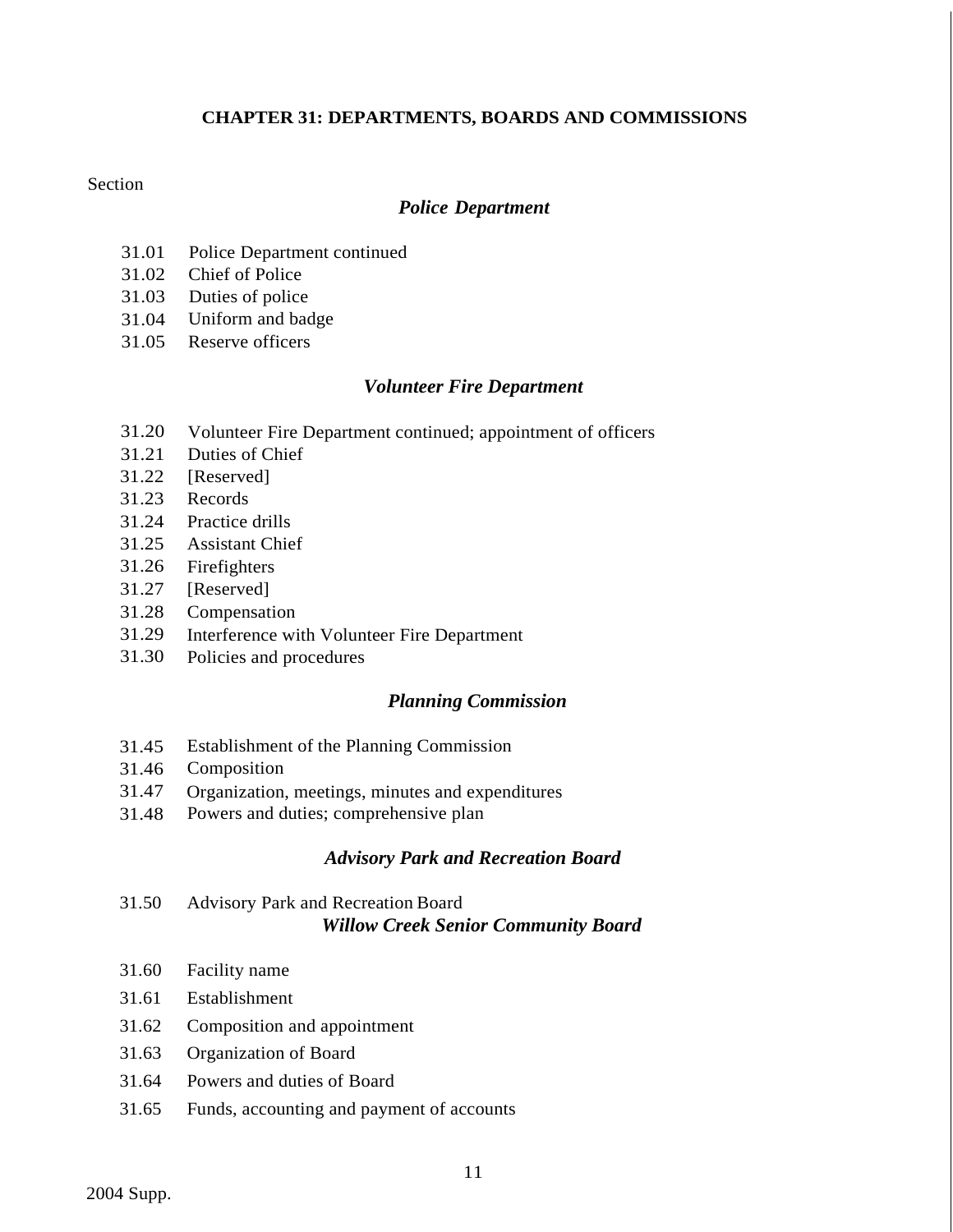### *POLICE DEPARTMENT*

#### § **31.01 POLICE DEPARTMENT CONTINUED.**

(A) If the city has a Police Department at the time this code is adopted, then the Department of the city is hereby continued. If the city does not have a Police Department at the time of the adoption of this code, then at any time after the code is adopted, the City Council may by resolution create a Police Department, which shall be organized and administered as provided for by this code. The City Council may at any time determine by resolution to discontinue the existence of a Police Department and provide for the enforcement of state laws and city ordinances by other means. The head of the Police Department shall be known as the Chief of Police and the number of additional members of the Police Department, together with their ranks and titles, shall be determined by the City Council by resolution. The compensation to be paid to members of the Police Department shall be fixed by the City Council. Members of the Police Department shall be appointed by the City Council.

(B) All police officers shall meet the minimum standards for licensing as a peace officer as established by the Minnesota Peace Officers Standards and Training Board and have a current and valid peace officer license at the time of appointment. All police officers shall retain this license during their employment as a police officer with the city and will be subject to discharge if the license is suspended, revoked or becomes invalid for any reason. In addition, all police officers must have a valid Minnesota vehicle operator's license and must be insurable as a vehicle driver by the city's automobile insurance carrier.

### § **31.02 CHIEF OF POLICE.**

The Chief of Police shall have supervision and control of the Police Department and its members. The Chief of Police shall be responsible for the proper training and discipline of the members of the Police Department. The Chief of Police shall be responsible for the keeping of adequate records and shall report to the City Council on the needs of the Police department and its work. Every member of the Police department is subordinate to the Chief of Police and shall obey the instructions of the Chief of Police and any superior officer. The City Council may designate one of the police officers as Acting Chief, who shall have all the powers and duties of the Chief of Police during the absence or disability of the Chief of Police.

### § **31.03 DUTIES OF POLICE.**

Members of the Police Department are authorized to enforce the laws applicable to the city, bring violators before the court, and make complaints for offenses coming to their knowledge. Members of the Police Department are authorized to serve processes on behalf of the city and shall serve those notices as may be required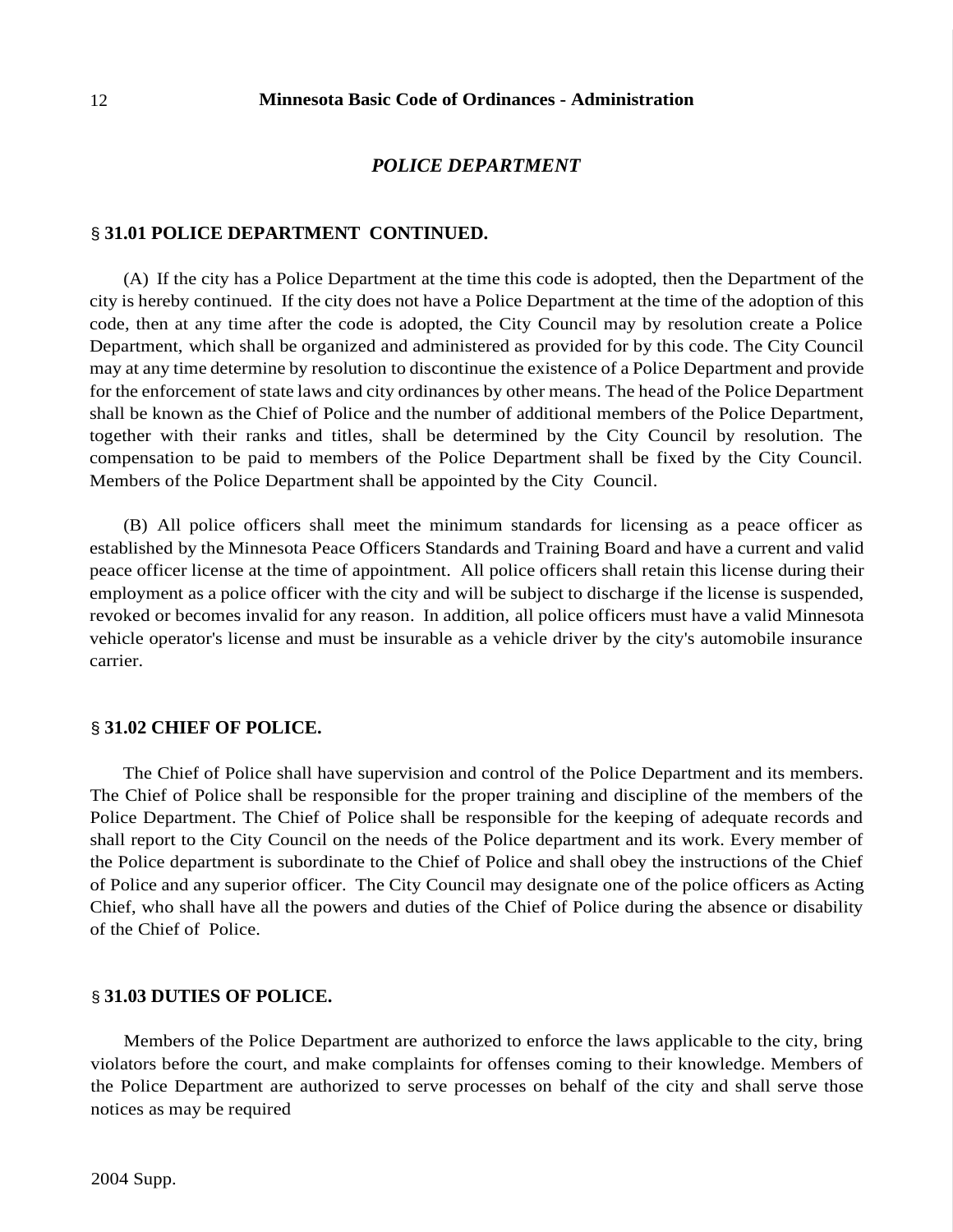#### **Departments, Boards and Commissions** 13

by the City Council or other authority. When the city is not a party to the proceedings involved in the process or notice, the officer shall collect the same fees as provided by law. All fees shall be paid into the city treasury.

#### § **31.04 UNIFORM AND BADGE.**

Each member of the Police Department shall, while on duty, wear a suitable badge and uniform furnished by the city, except that the Chief of Police may authorize the performance of specific duties while not in uniform. When a member terminates membership in the Police Department, the member shall immediately deliver to the city the badge, uniform and all other property of the city.

#### § **31.05 RESERVE OFFICERS.**

(A) The Chief of Police may appoint, for a specified time, as many reserve officers as may be necessary. Reserve officers shall be subordinate to the Chief of Police. Under the provisions ofM.S. § 626.84, Subd. l(e), asit may be amended from time to time, a *RESERVE OFFICER* is an individual whose services are utilized by a law enforcement agency to provide supplementary assistance at special events, traffic or crowd control, and administrative or clerical assistance. A reserve officer's duties shall not include enforcement of the general criminal laws of the state, and the reserve officer does not have full powers of arrest or authorization to carry a firearm on duty.

(B) The Chief of Police, or City Council if there is no Police Chief, may appoint, for a specified time, as many parking enforcement officers pursuant to M.S. § 168B.035 Subd. 2, as it may be amended from time to time, as may be necessary. The parking enforcement officers shall be subordinate to the Chief of Police, if there is one, or the City Clerk. A *PARKING ENFORCEMENT OFFICER* is an individual whose services are utilized by a law enforcement agency to provide parking enforcement and administrative or clerical assistance. A parking enforcement officer's duties shall not include enforcement of the general criminal laws of the state, and the parking enforcement officer does not have full powers of arrest or authorization to carry a firearm on duty.

### *VOLUNTEER FIRE DEPARTMENT*

### § **31.20 VOLUNTEER FIRE DEPARTMENT CONTINUED; APPOINTMENT OF OFFICERS.**

(A) If, at the time of the adoption of this code, the city has a Volunteer Fire Department, there is continued in this city a Volunteer Fire Department. If the city, at the time of the adoption of this code, does not have a Volunteer Fire Department, the City Council may by resolution create a Volunteer Fire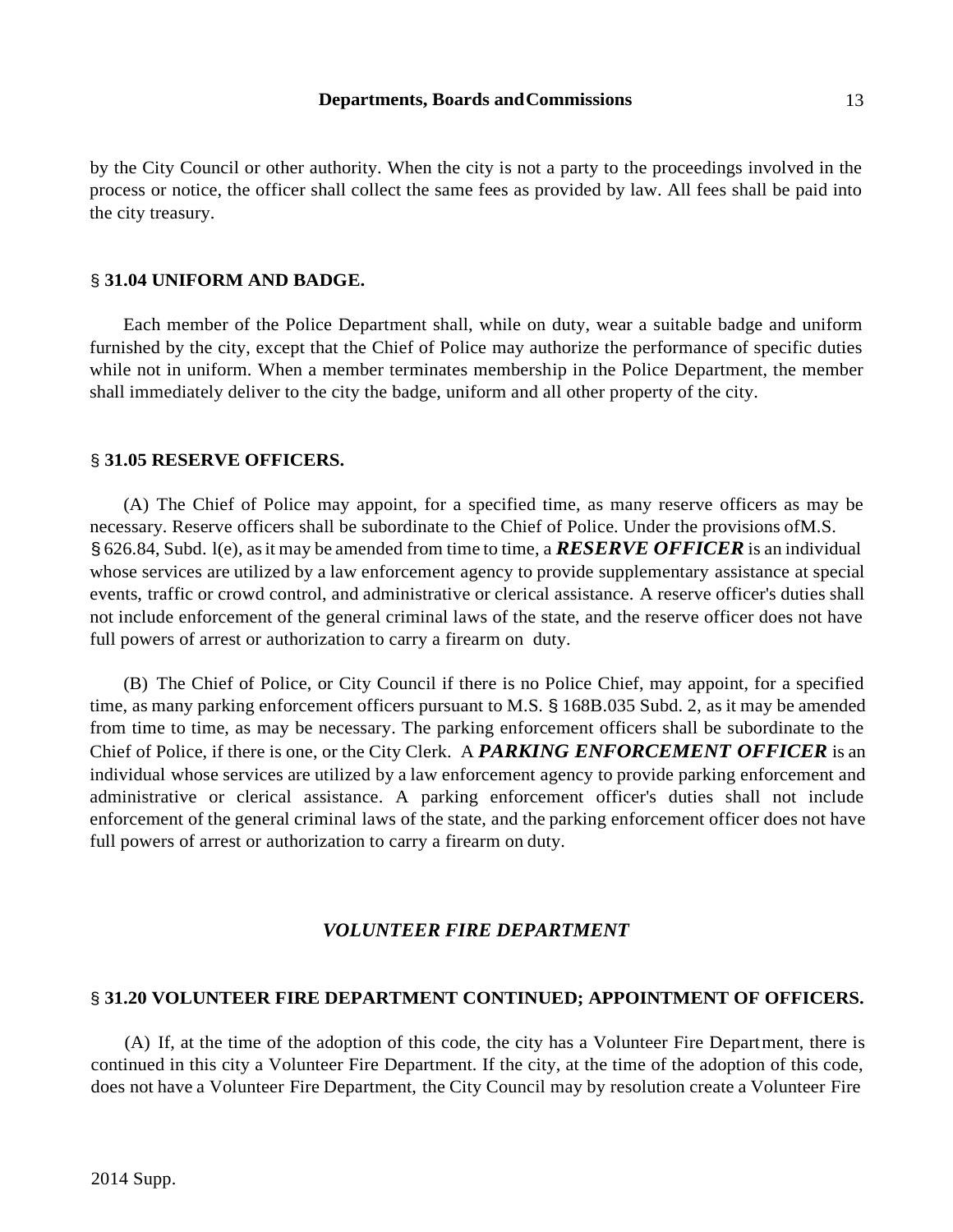#### 14 **Minnesota Basic Code of Ordinances - Administration**

Department subject to the provisions of this code. All Volunteer Fire Departments are established under the authority of state law, M.S. § 412.221, Subd. 17, as it may be amended from time to time.

(B) All officers of the Volunteer Fire Department shall be appointed by the City Council. These officers may be removed by the City Council for cause and after a public hearing. If one of the officers duly appointed shall resign his or her office, be removed from office by the City Council, or is deceased during his or her term of office, the successor shall be duly appointed by the City Council as soon as is practical and no later than two weeks from the time the position becomes open. The officer so appointed is so appointed for any period of the unexpired term of the vacated office.

(C) Firefighters and probationary firefighters shall be appointed by the City Council upon recommendation by the Chief of the Volunteer Fire Department. The process of recruitment, selection, appointment and termination of firefighters and probationary firefighters shall, as required by state law, follow all of the provisions of the Veteran's Preference Act, **M.S.** §§ 43A.11 and 197.46, as they may be amended from time to time, and, as required by state law, there shall be no discrimination on the basis of age, race, color, creed, religion, national origin, sex, marital status, status with regard to public assistance, sexual orientation or disability (except based on a bona fide occupational qualification) as provided by the Minnesota Human Rights Act, **M.S.** Ch. 363A, as it maybe amended from time to time. Firefighters shall continue as members of the Volunteer Fire Department during good behavior until retirement, but may be removed by the City Council for cause after a public hearing.

(D) As required by state law, **M.S.** § 412.241, as it may be amended from time to time, the City Council shall have full authority over the financial affairs of the Volunteer Fire Department, and shall provide for the collection of all revenues and other assets, the auditing and settlement of accounts, and the safekeeping and disbursement of public money. This division does not apply to the funds of any Fire Relief Association.

#### § **31.21 DUTIES OF CHIEF.**

The Chief shall have control of all fire fighting apparatus and shall be responsible for its care and condition. The Chief shall make a report semi-annually to the City Council at its meeting in March and in September as to the condition of the equipment and needs of the Volunteer Fire Department. The Chief may submit additional reports and recommendations at any meeting of the City Council, and he or she shall report each suspension by him or her of a member of the Volunteer Fire Department at the first meeting of the City Council following the suspension. The Chief shall be responsible for the proper training and discipline of the members of the Volunteer Fire Department, and may suspend any member for refusal or neglect to obey orders pending final action by the City Council on his or her discharge or retention.

## § **31.22 [RESERVED]**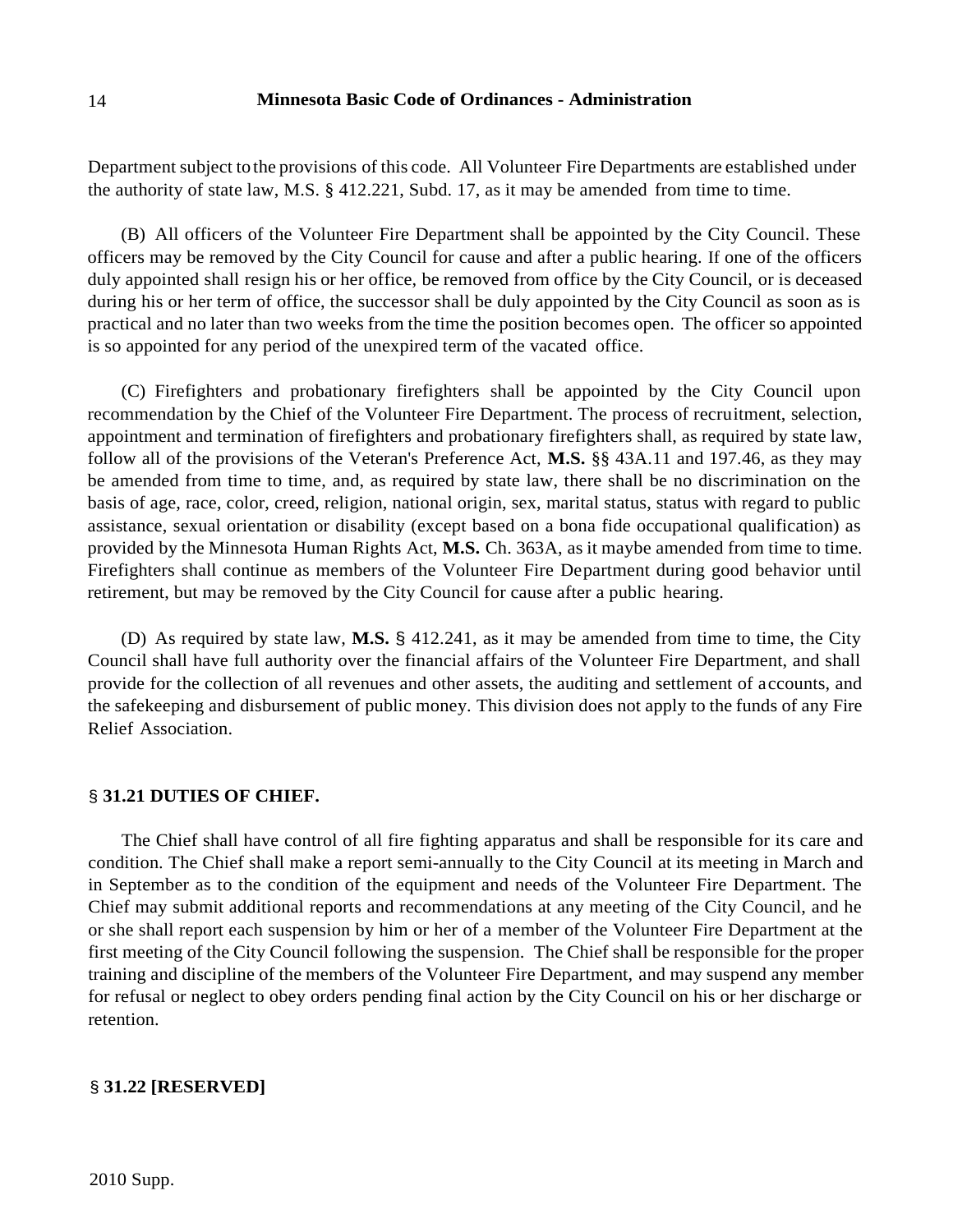#### **Departments, Boards and Commissions** 15

#### § **31.23 RECORDS.**

The Chief shall keep in convenient form a record of all fires. The record shall include the time of the alarm, location of fire, cause of fire, if known, type of building, name of owner or tenant, purpose for which occupied, value of building and contents, members of the Volunteer Fire Department responding to the alarm and other information as he or she may deem advisable or as may be required from time to time by the City Council or state law or regulation.

#### § **31.24 PRACTICE DRILLS.**

It shall be the duty of the Chief, when the weather permits, to hold practice drills for the Volunteer Fire Department and to give the firefighters instruction in approved methods of fire fighting and fire prevention.

#### § **31.25 ASSISTANT CHIEF.**

In the absence or disability of the Chief of the Volunteer Fire Department, the Assistant Chief shall perform all functions and exercise all of the authority of the Chief.

#### § **31.26 FIREFIGHTERS.**

Firefighters shall not be less than 18 years of age and able bodied. They shall become members of the Volunteer Fire Department only after a 12-month probationary period. The City Council may require that each candidate, before he or she may become a probationary firefighter, must possess certain minimum height, weight, education, mental and physical health requirements, and any other qualifications which may be specified by the City Council.

#### § **31.27 [RESERVED]**

#### § **31.28 COMPENSATION.**

The members and officers of the Volunteer Fire Department shall receive compensation as provided by the City Council.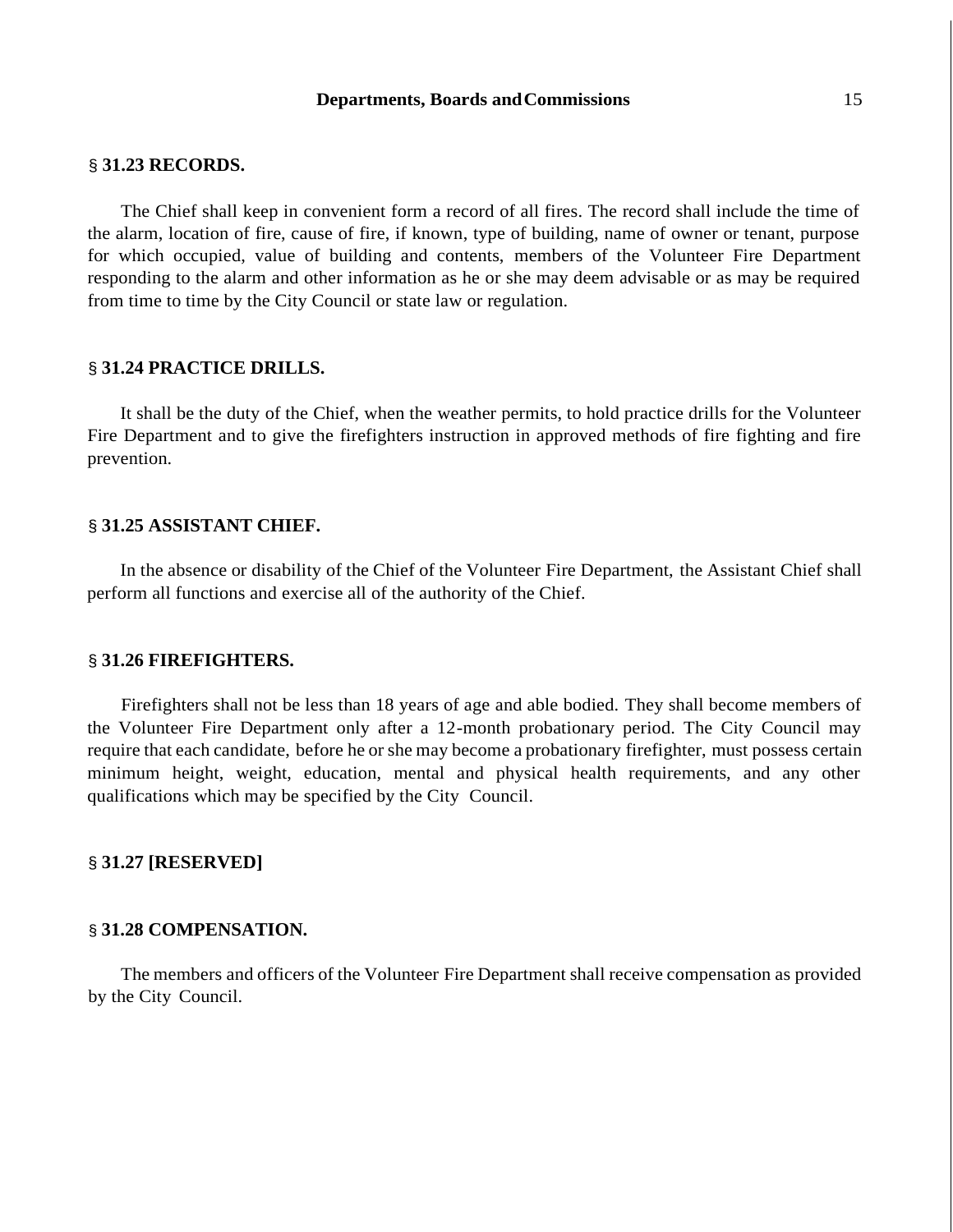## § **31.29 INTERFERENCE WITH VOLUNTEER FIRE DEPARTMENT.**

It shall be unlawful for any person to give or make, or cause to be given or made, an alarm of fire without probable cause, or to neglect or refuse to obey any reasonable order of the Chief or other firefighter at a fire, or to interfere with the Volunteer Fire Department in the discharge of its duties. Penalty, see § 10.99

## § **31.30 POLICIES AND PROCEDURES.**

The Volunteer Fire Department may adopt policies and procedures for the operation of the department, which shall be effective upon approval by the City Council. Any provision of these policies and procedures, which may be called a Constitution and Bylaws, which is inconsistent with state and federal law, including the Veterans Preference Act, Minnesota Human Rights Act, and state laws requiring the City Council to control Fire Department Finances, shall be unenforceable and void.

# *PLANNING COMMISSION*

# § **31.45 ESTABLISHMENT OF THE PLANNING COMMISSION.**

If, at the time this code is adopted, the city has a Planning Commission, the Planning Commission for the city is hereby continued. If the city did not have a Planning Commission at the time of the adoption of this code, the City Council may at any time determine to establish a Planning Commission by appointing members to the Planning Commission as provided in § 31.46 of this code. To the extent that any provisions of §§ 31.45 to 31.48 of this code are inconsistent with any provisions of Titles XV or XVII, the provisions of those titles shall prevail. The Planning Commission shall be the city planning agency authorized by M.S. § 462.354(1), as it may be amended from time to time.

## § **31.46 COMPOSITION.**

(A) The Planning Commission shall consist of seven members from the resident population of the city to be appointed by the City Council. The appointees shall be appointed to serve staggered terms of three years, except as noted below, commencing on the first day of January in the year of appointment. Upon expiration of a term, the appointee shall continue until reappointed or a successor is appointed. Absences from any three meetings in a year, unless excused in advance by the Chair, constitutes a vacancy. In the event of any vacancy, the City Council, shall appoint a person to complete the unexpired term.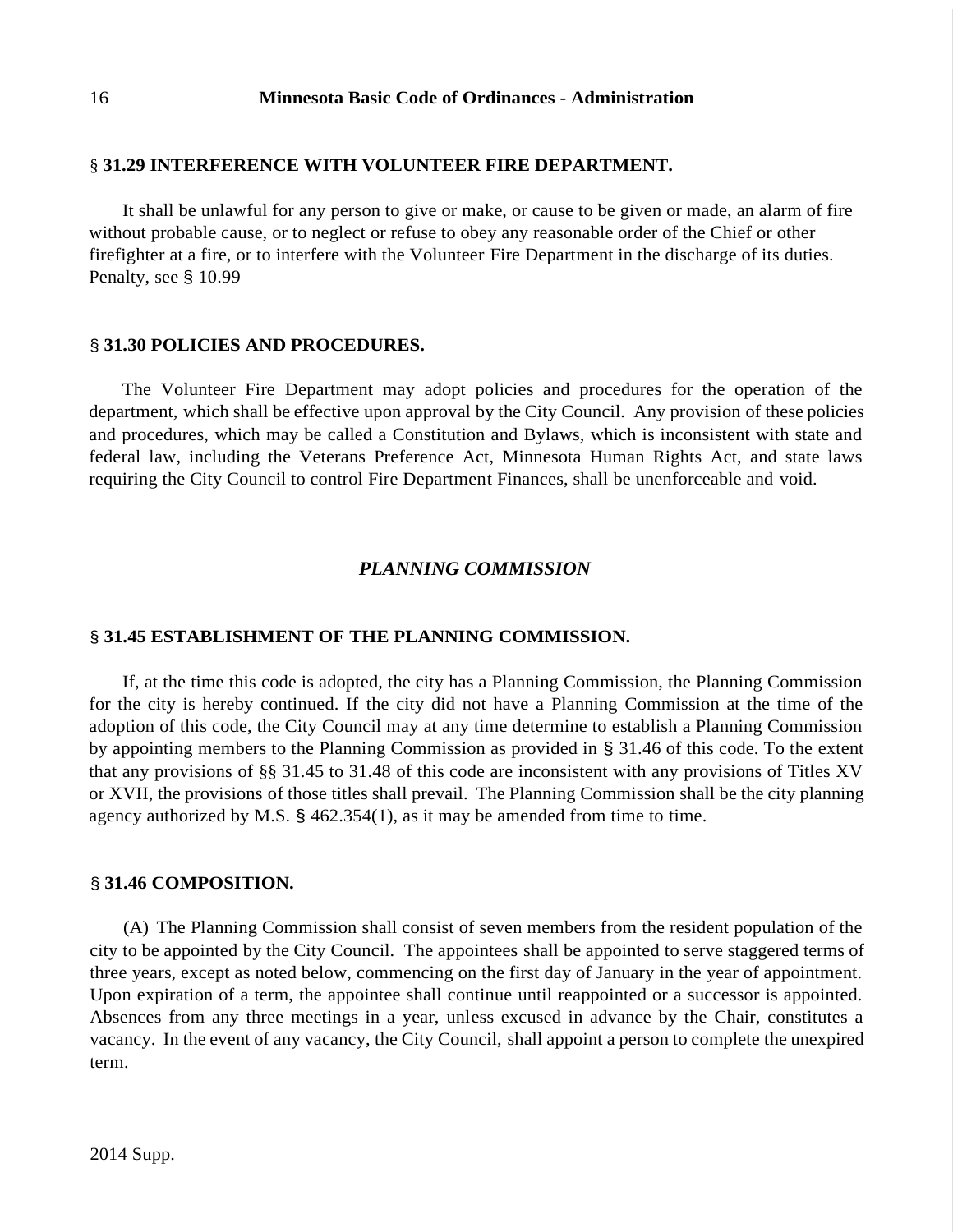(B) One member may be a Council Member or the City Clerk, to be appointed by the City Council. This member shall serve for a one year term, to expire on December 31 of each year.

(C) Other persons may serve in an ex officio capacity as the City Council may, in its discretion, deem appropriate.

(D) Each of the five regular Planning Commission members shall have equal voting privileges. Any member may be removed for cause by majority vote of the City Council upon written charge and after a public hearing.

## § **31.47 ORGANIZATION, MEETINGS, MINUTES AND EXPENDITURES.**

(A) At the first regular meeting in January, the Planning Commission shall elect a Chairperson, a Vice-Chairperson and a Secretary from among its appointed members, each for a term of one year. The Planning Commission may create and fill other offices as it may determine is necessary.

(B) The Planning Commission shall hold at least one meeting each month at the time and place as they may fix by resolution. Special meetings may be called at any time by the Chairperson, or in the case of the Chairperson's absence, by the Vice-Chairperson.

(C) Written minutes of meetings shall be kept and filed with the City Clerk prior to the next regularly scheduled City Council meeting, but shall be subject to the approval at the next Planning Commission meeting.

(D) No expenditures by the Planning Commission shall be made unless and until authorized for the purpose by the City Council.

## § **31.48 POWERS AND DUTIES; COMPREHENSIVE PLAN.**

(A) *Generally.* The Planning Commission shall have the powers and duties given to city planning agencies generally by law, including the authority to conduct public hearings as directed by the City Council or city policy. The Planning Commission shall also exercise the duties conferred upon it by this code. It shall be the purpose of the Planning Commission to prepare and adopt a comprehensive plan for the physical development of the city, including proposed public buildings, street arrangements and improvements, efficient design of major thoroughfares for moving of traffic, parking facilities, public utilities services, parks and playgrounds, a general land use plan and other matters relating to the physical development of the city. This plan may be prepared in sections, each of which shall relate to a comprehensive plan program. After the City Council has adopted the comprehensive plan, the Planning Commission shall periodically, but at least every five years, review the comprehensive plan and any ordinances or programs implementing the plan.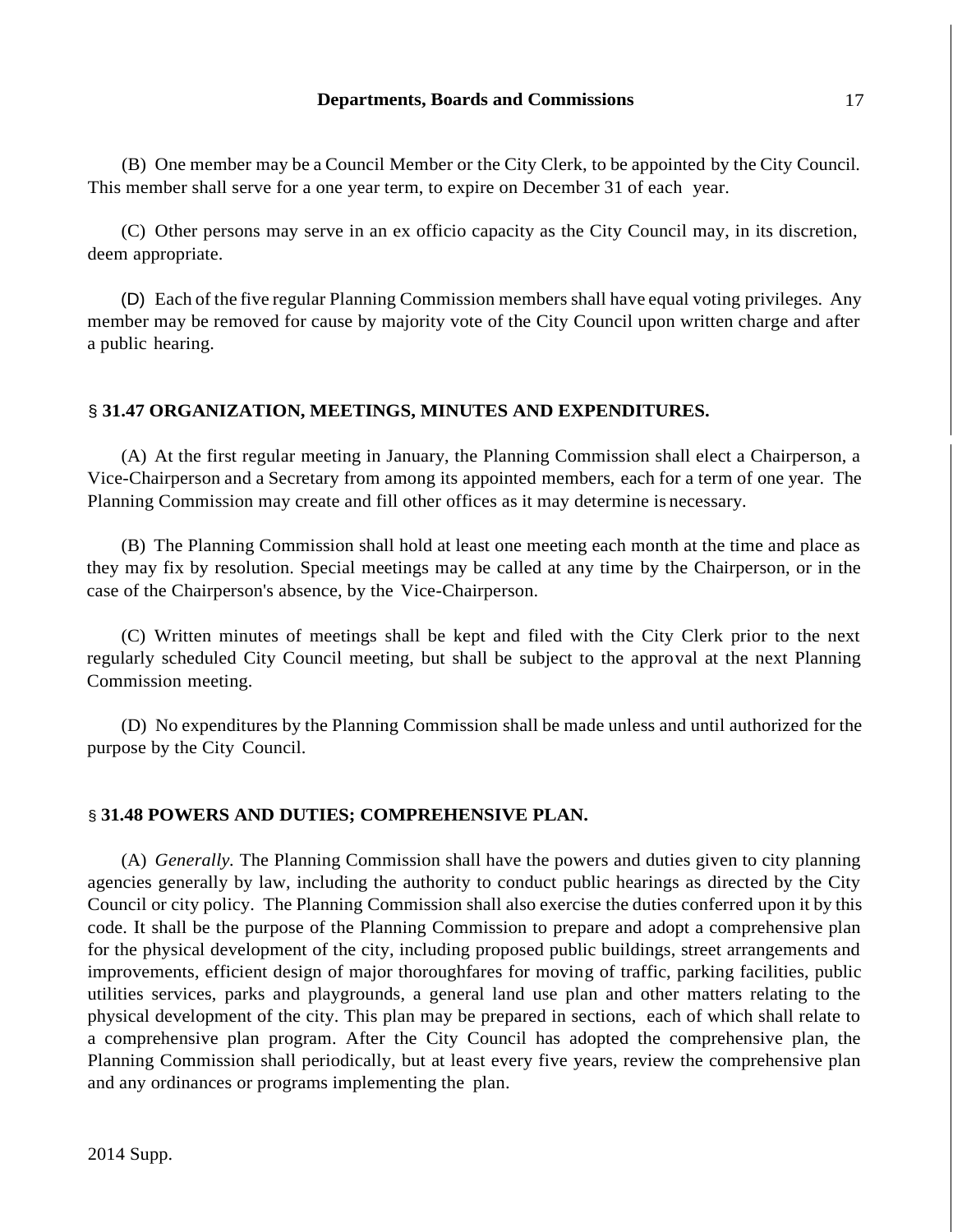### 18 **Minnesota Basic Code of Ordinances - Administration**

(B) *Means of executing plan.* Upon the adoption of a comprehensive plan or any section thereof, it shall be the concern of the Planning Commission to recommend to the City Council reasonable and practical means for putting into effect the plan or section thereof in order that it will serve as a pattern and guide for the orderly physical development of the city and as a basis for judging the timely disbursements of funds to implement the objective. Means of effectuating the plan shall, among other things, consist of a zoning ordinance, subdivision regulations, capital improvement programming and technical review, and recommendations of matters referred to the Planning Commission by the City Council.

(C) *Zoning ordinance.* Pursuant to M.S. § 462.357, Subd. 4, as it may be amended from time to time, the Planning Commission shall review all proposed amendments to the zoning ordinance, conduct public hearings as directed by the City Council or city policy, and make recommendations to the City Council concerning zoning ordinance amendments and their relation to the city comprehensive plan and other land use controls. The Planning Commission shall report recommendations to the City Council for action.

(D) *Conditional permits.* The Planning Commission may make recommendations on all requests for a conditional use permit under the terms of the zoning ordinance and may conduct public hearings as directed by the City Council or city policy. The Planning Commission shall report its recommendations to the City Council for action.

(E) *Interim Use Permits.* The Planning Commission may make recommendations on all requests for an interim use permit under the terms of the zoning ordinance and conduct public hearings as directed by the City Council or city policy. The Planning Commission shall report its recommendations to the City Council for action

(F) *Subdivision regulations.* ThePlanningCommissionmaymakerecommendationsinrelationto the subdividing of land as prescribed by the ordinance and may conduct public hearings as directed by the City Council or city policy. The Planning Commission shall report its recommendations to the City Council for action.

(G) *Variances.* All applications for variances may be referred to the Planning Commission which may conduct public hearings as directed by the City Council or city policy, and forwarded with or without recommendations directly to the City Council, which shall have the powers of a Board of Appeals and Adjustments as provided for in M.S. § 462.357, Subd. 6, as it may be amended from time to time for its decision.

(H) *Official Map.* Pursuant to M.S. § 462.359 subd. 2, as it may be amended from time to time, after adoption of a major thoroughfare plan and community facilities plan (which may be contained in the city comprehensive plan or adopted separately), the Planning Commission, for the purpose of carrying out the policies of the major thoroughfare plan and community facilities plan, may prepare and recommend to the governing body a proposed official map covering the entire municipality or any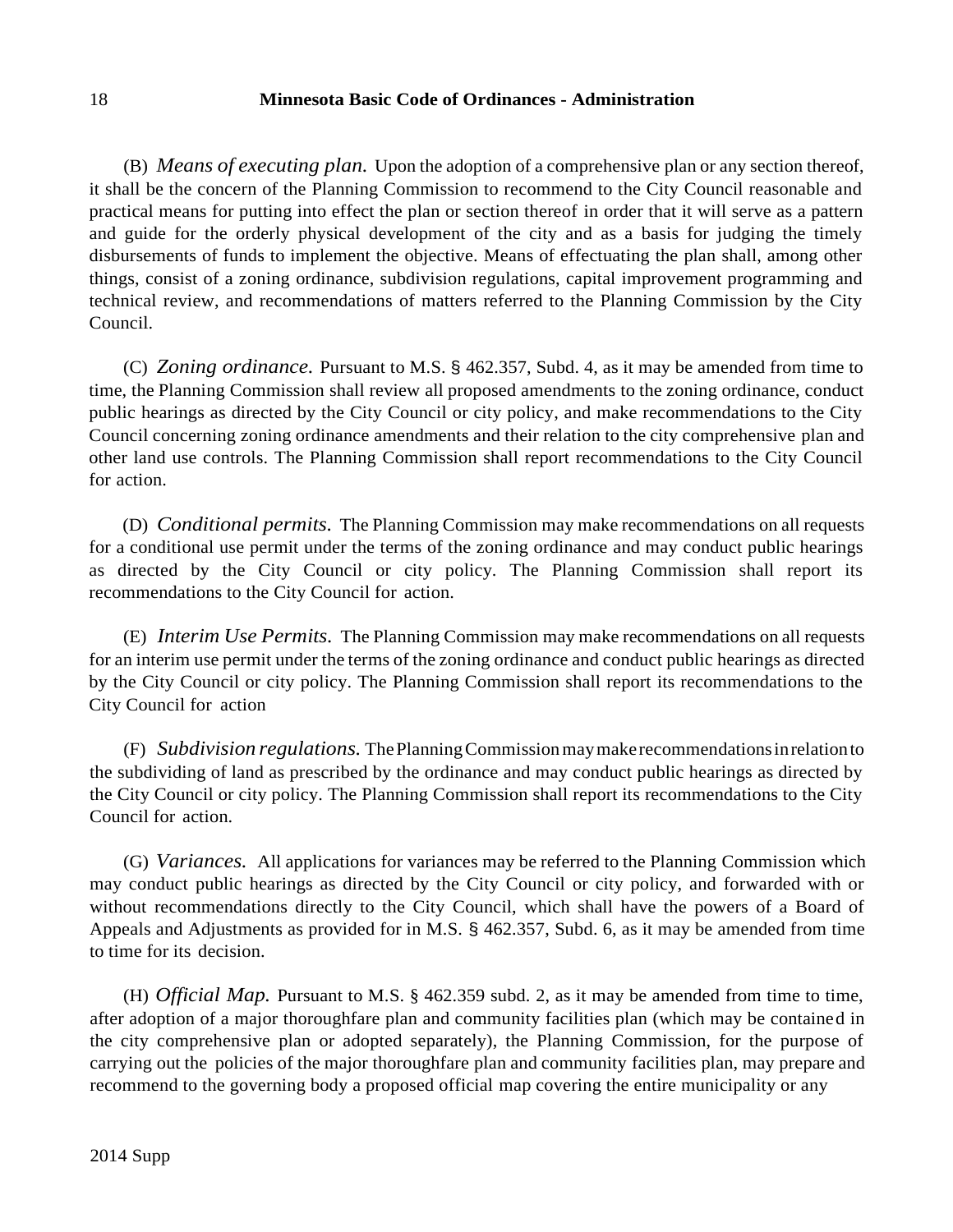### **Departments, Boards and Commissions** 19

portion thereof. The official map or maps shall be prepared in sufficient detail to permit establishment of the future acquisition lines on the ground. In unplatted areas, a minimum of a centerline survey shall have been made prior to the preparation of the final draft of the official map. The accuracy of the future acquisition lines shown on the official map shall be attested to by a licensed surveyor.

(I) *Appealsto denials ofzoning, land use or building permits based on the official map.* **All** appeals to denials of zoning, land use or building permits based on the official map may be referred to the Planning Commission, and forwarded with or without recommendations directly to the City Council. The City Council shall have the powers of a Board of Appeals and Adjustments as provided for in **M.S.**  462.359, Subd. 4, as it may be amended from time to time for its decision.

(J) *Purchase and sale of real property.* Pursuant to M.S. § 462.356, Subd. 2, as it may be amended from time to time, after adoption of a comprehensive plan, if any, the Planning Commission shall review all proposed acquisitions or disposals of publically owned interests in real property within the city by the municipality, or any special district or any agency thereof, or any other political subdivision having jurisdiction within the municipality, and make findings as to the compliance of the proposed acquisition or disposal of real property with the comprehensive municipal plan. The City Council may by resolution adopted by two-thirds vote dispense with the requirements of this section when in its judgement it finds that the proposed acquisition or disposal of real property has no relationship to the comprehensive municipal plan.

(K) *Capital improvements.* Pursuant to M.S. § 462.356, Subd. 2, asit may be amended from time to time, after adoption of a comprehensive plan, if any, the Planning Commission shall review all proposed capital improvements within the city by the municipality, or any special district or any agency thereof, or any other political subdivision having jurisdiction within the municipality, and make findings, as to the compliance of the proposed capital improvement with the comprehensive municipal plan. The City Council may by resolution adopted by two-thirds vote dispense with the requirements of thissection when in its judgment it finds that the proposed acquisition or disposal of real property has no relationship to the comprehensive municipal plan.

(L) *Comprehensive Plan amendments.* Pursuant to**M.S.** § 462.355, Subds. 2 and 3, asit may be amended from time to time, after adoption of a comprehensive plan, if any, the Planning Commission shall review all proposed amendments to the comprehensive plan, hold at least one public hearing, and make recommendations to the City Council on comprehensive plan amendments and their relation to the city comprehensive plan and other land use controls. The Planning Commission shall report its recommendations to the City Council for action.